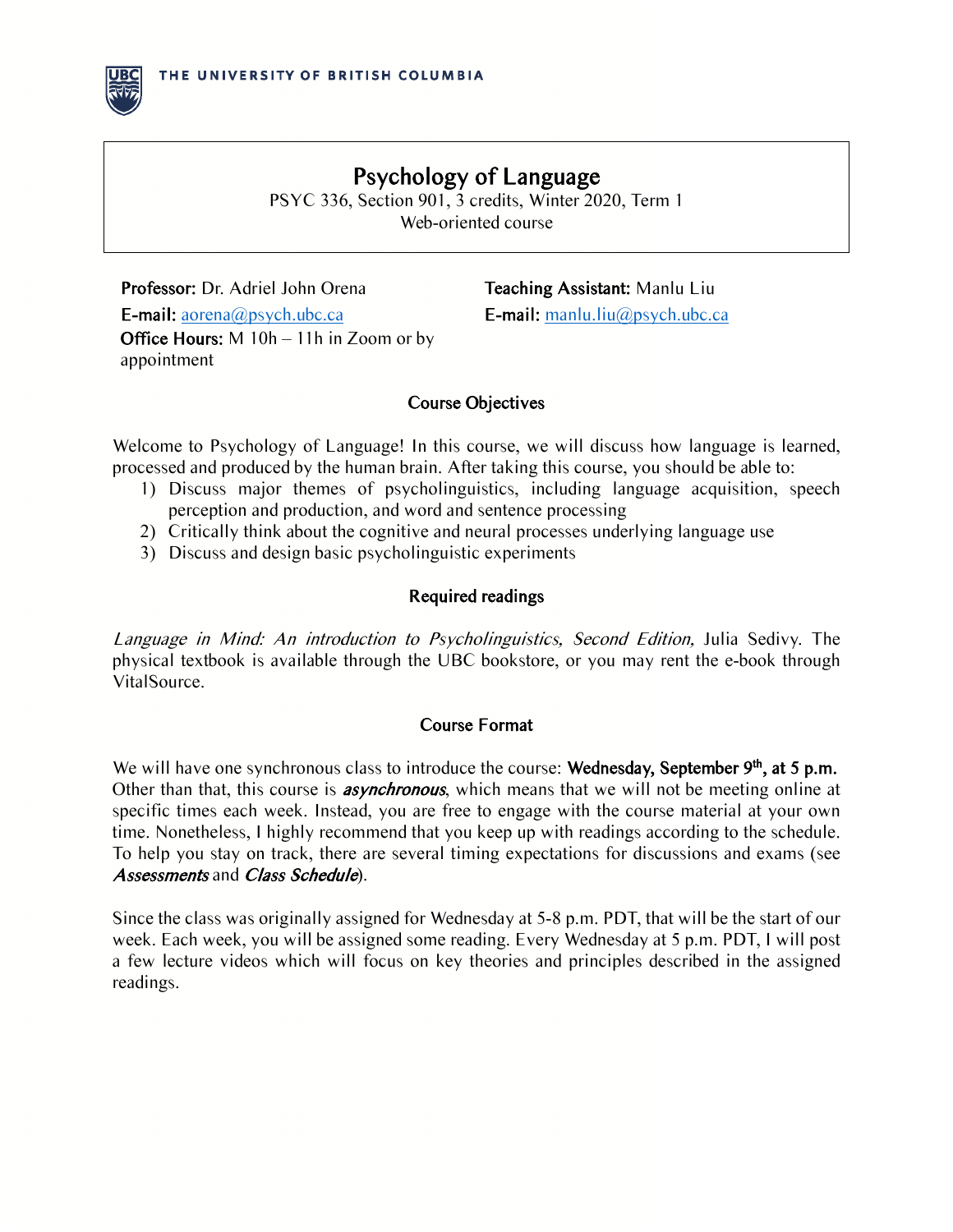

# Class Schedule

| Dates     | Topic                                      | Readings            | Discussion                          |
|-----------|--------------------------------------------|---------------------|-------------------------------------|
| $09-Sep$  | Introduction to class                      |                     |                                     |
| $16-Sep$  | Introduction to language sciences          | Ch <sub>1</sub> , 2 |                                     |
| $23-Sep$  | Language and the brain                     | Ch <sub>3</sub>     | Post 1<br>$(Due: 23-Sep)$           |
| $30-Sep$  | Learning sound patterns                    | Ch <sub>4</sub>     | Response to P1<br>$(Due: 2-Oct)$    |
| 7-Oct     | Learning words                             | Ch <sub>5</sub>     |                                     |
| $14$ -Oct | Word recognition                           | Ch 8                | Post 2<br>(Due: 14-Oct)             |
| $21$ -Oct | Exam 1                                     |                     | Response to P2<br>$(Due: 23-Oct)$   |
| 28-Oct    | Speech perception                          | Ch <sub>7</sub>     |                                     |
| $4-Nov$   | Speaking: from planning to<br>articulation | Ch10                | Post <sub>3</sub><br>$(Due: 4-Nov)$ |
| $11-Nov$  | No class                                   |                     | Response to P3<br>(Due: 13-Nov)     |
| $18-Nov$  | The social side of language                | Ch 12               |                                     |
| $25-Nov$  | Language diversity                         | Ch <sub>13</sub>    | Post 4<br>(Due: $25-Nov$ )          |
| 2-Dec     | Class review                               |                     | Response to P4<br>$(Due: 4-Dec)$    |

Exam 2: to be determined, during Finals period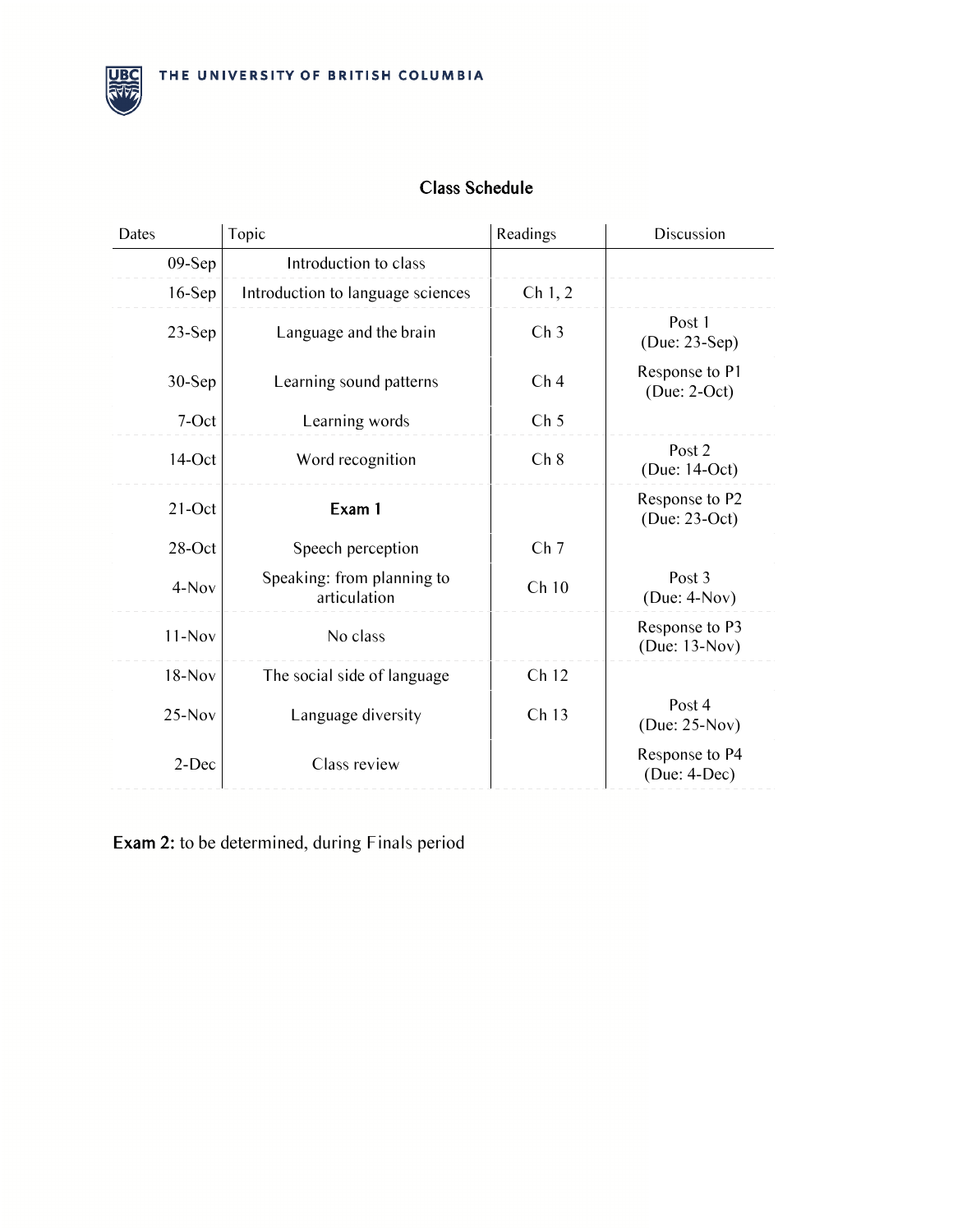

#### **Assessments**

#### 1. Discussion posts  $(3 \times 10\% = 30\%)$  and responses  $(3 \times 5\% = 15\%)$ :

A central component of this course is the discussion. Every two weeks, you will be asked to write discussion posts from a set of prompts related to course material from the preceding two weeks. You will have four opportunities to submit discussion posts, but only your top 3 grades will count towards your final grade. Likewise, you will also be asked to respond to other students' discussion posts. You will also have four opportunities to respond to these discussion posts, but only your top 3 grades will count towards your final grade. More information about how discussion posts will be graded is available in another document.

#### 2. Exam 1 (30%) on October  $21^{st}$ , 2020:

Multiple choice, short answer, and short essay questions covering material from September  $9<sup>th</sup>$  to October 14<sup>th</sup>, 2020. The exam will cover both lecture and textbook material. The exam will be conducted on Canvas. It will be open-book, but there is a time limit. More details will be provided closer to the date.

#### 3. Exam 2 (25%) during exam period:

Multiple choice, short answer, and short essay questions covering material from October  $28<sup>th</sup>$  to December  $2<sup>nd</sup>$ , 2020. The format will be similar to Exam 1.

#### 4. Optional weekly quizzes:

Every week, I will post short weekly quizzes (multiple choice). These are completely optional. You will be graded automatically, so you will receive a score, but this score will NOT count towards your final grade. To encourage you to take them in a timely fashion, I will close each quiz at the end of the week. Please do not ask me to re-open them for you (unless you have a good excuse). The purpose of these quizzes is to support your learning, and to help you stay on track. I know that the temptation to procrastinate is much higher during online learning, so I hope these weekly quizzes can act as milestones for you. I highly encourage you to take these quizzes, as some of the questions may appear on the exams.

#### Online tools

Canvas (www.canvas.ubc.ca) will be our classroom for the next four months. Discussion posts and exams will be done on Canvas. I also encourage you to use the Discussion Threads in Canvas to ask questions, as other students may share the same questions. The TA and I will regularly monitor these discussion threads and will answer these questions as soon as possible.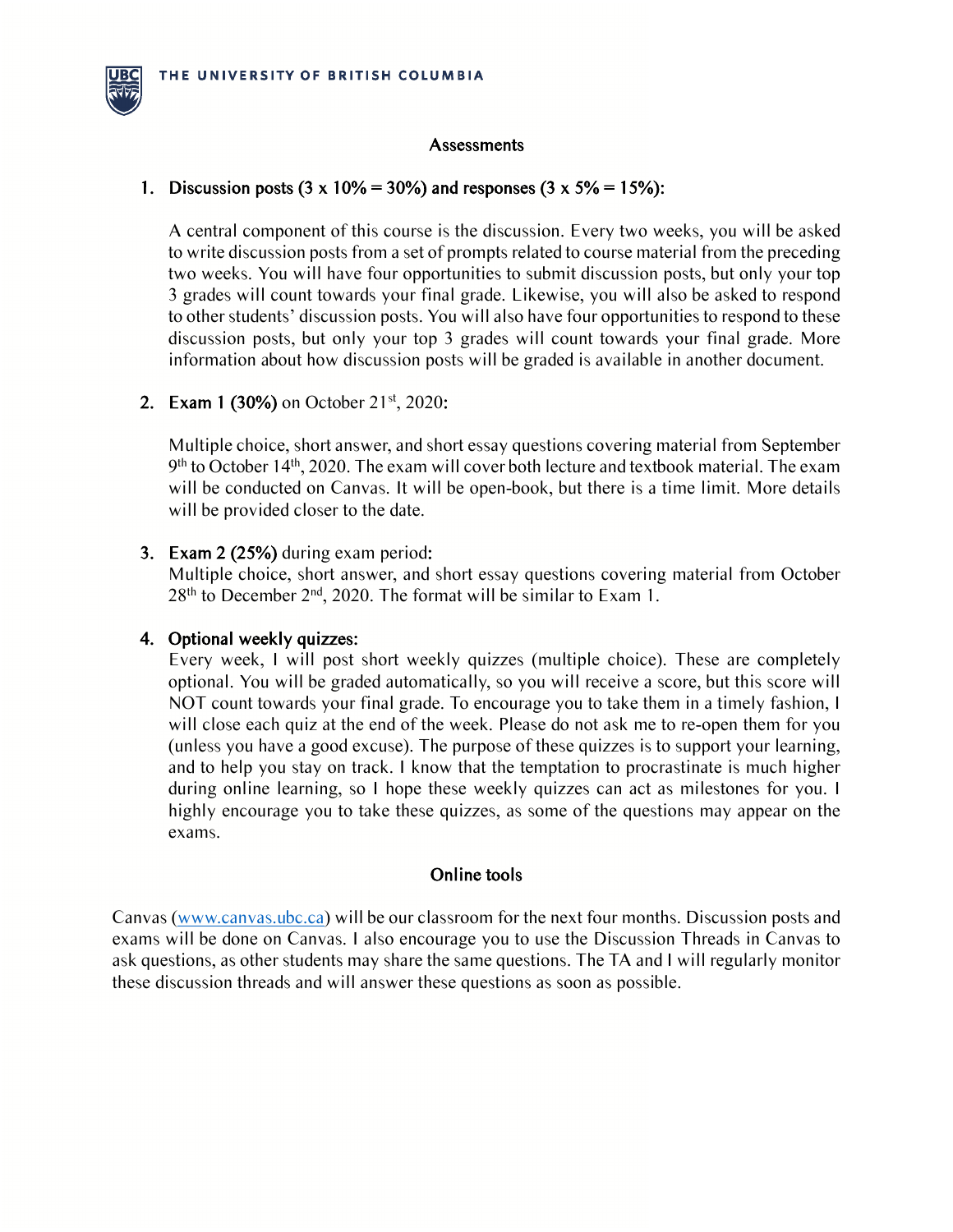

# Grading on a curve

As most of you know by now, all courses in the psychology department are graded on a curve. This is done in order to reduce grade inflation and maintain equity across different courses. This means that I may need to adjust your grades up or down to hit a set average  $(\sim 68)$  and standard deviation  $(\sim 13)$ . I will do my best to provide assessments that will naturally produce these set grades, but please be prepared for grade adjustments as well. When looking at your grades through the term, it is probably a good idea to compare your grade to the class average, so that you are not surprised at the end of the term. I have never needed to adjust grades in the past, but I will let you know through the term if I am expecting any grade adjustments.

# Missing an exam or assignment

Assignments (discussion posts and replies) have deadlines, and I fully expect you to meet these deadlines. Similarly, examinations will only be given on their respective dates. I will only provide exceptions in cases of medical problems and emergencies. In these cases, there will be no penalties. Please contact me as soon as possible if you foresee yourself missing an assignment or the exam.

- If you do not contact me within 1 week of the assignment or exam, I will assign a grade of "0" on the exam.
- If you are unable to meet an assignment deadline (for a non-emergency reason), I will deduct 10% for any extra day that you are late.
- If you are unable to write the exam (for any reason), you will be given an alternative time to write the exam. In certain circumstances, I may change the exam such that it will be short essays only (no multiple choice).

# Communication

Communication is key to a good learning environment. If you have any questions about the course material or format, please feel free to e-mail me at aorena@psych.ubc.ca or visit me during office hours. I will do my best to answer you within 48 hours (not counting weekends). Further, I will compile all broad questions from students every week, and I will post my answers to them in the discussion boards so that everyone has access to them.

# Requests for letters of references

After the course, you may be applying for a graduate program or for a research job or exchange, and you may require a letter of reference or recommendation. I will try my best to accommodate these requests, but please note that I will only write good letters of recommendations for those students who go above and beyond in engaging in the course material. I need to know who you are in order to write you a good letter of recommendation. This could mean visiting me during office hours or participating a lot during class discussion. You also need to be in good standing in the course (>75%). Please think about whether you meet these criteria before e-mailing me.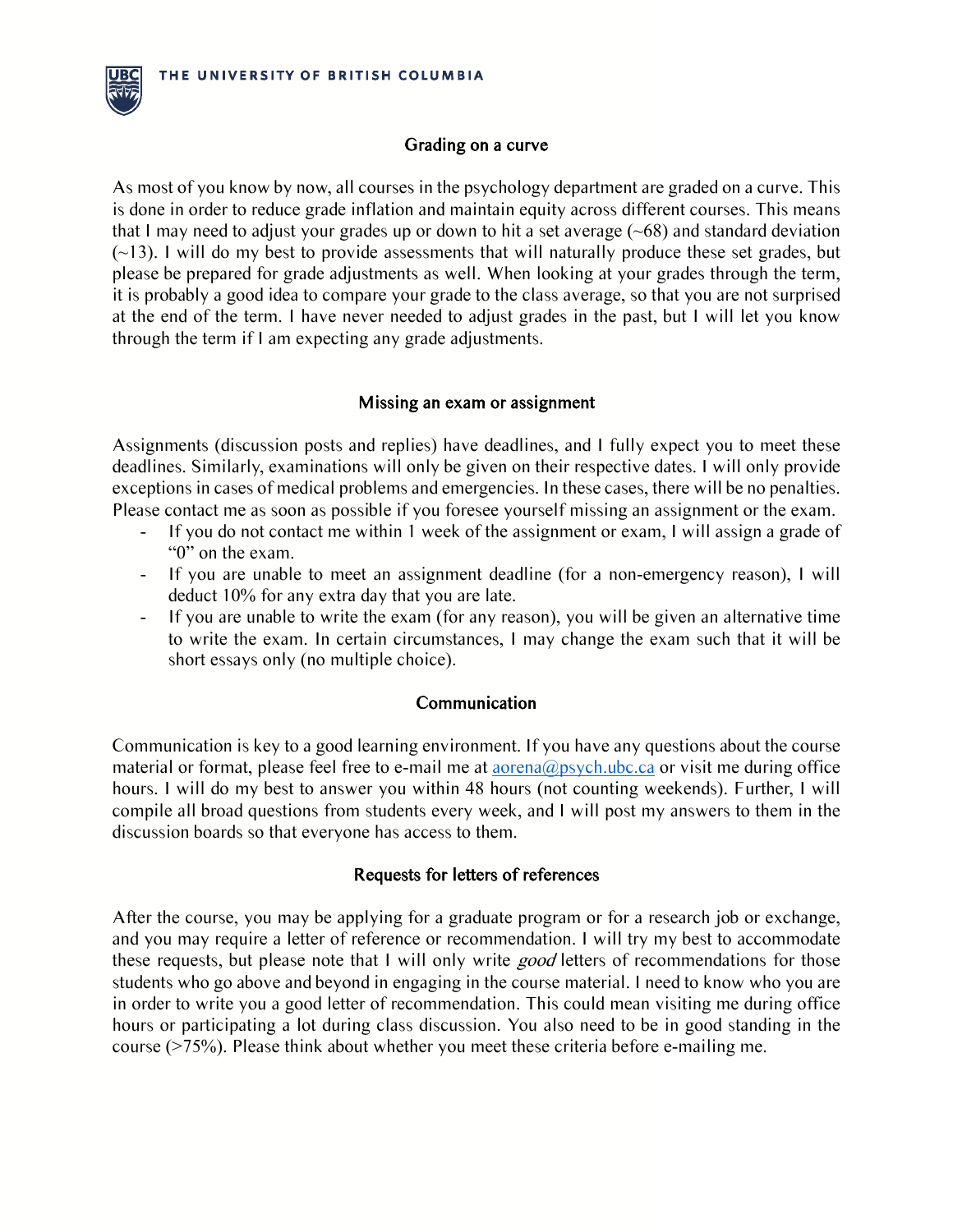

#### Issues for students studying abroad and remotely

During this pandemic, the shift to online learning has greatly altered teaching and studying at UBC, including changes to health and safety considerations. Keep in mind that some UBC courses might cover topics that are censored or considered illegal by non-Canadian governments. This may include, but is not limited to, human rights, representative government, defamation, obscenity, gender or sexuality, and historical or current geopolitical controversies. If you are a student living abroad, you will be subject to the laws of your local jurisdiction, and your local authorities might limit your access to course material or take punitive action against you.

UBC is strongly committed to academic freedom, but has no control over foreign authorities (please visit http://www.calendar.ubc.ca/vancouver/index.cfm?tree=3,33,86,0 for an articulation of the values of the University conveyed in the Senate Statement on Academic Freedom). Thus, we recognize that students will have legitimate reason to exercise caution in studying certain subjects. If you have concerns regarding your personal situation, consider postponing taking a course with manifest risks, until you are back on campus or reach out to your academic advisor to find substitute courses. For further information and support, please visit: http://academic.ubc.ca/supportresources/freedom-expression

# University policies

UBC provides resources to support student learning and to maintain healthy lifestyles but recognizes that sometimes crises arise and so there are additional resources to access including those for survivors of sexual violence. UBC values respect for the person and ideas of all members of the academic community. Harassment and discrimination are not tolerated nor is suppression of academic freedom. UBC provides appropriate accommodation for students with disabilities and for religious observances. UBC values academic honesty and students are expected to acknowledge the ideas generated by others and to uphold the highest academic standards in all of their actions.

Details of the policies and how to access support are available on the UBC Senate website: https://senate.ubc.ca/policies-resources-support-student-success